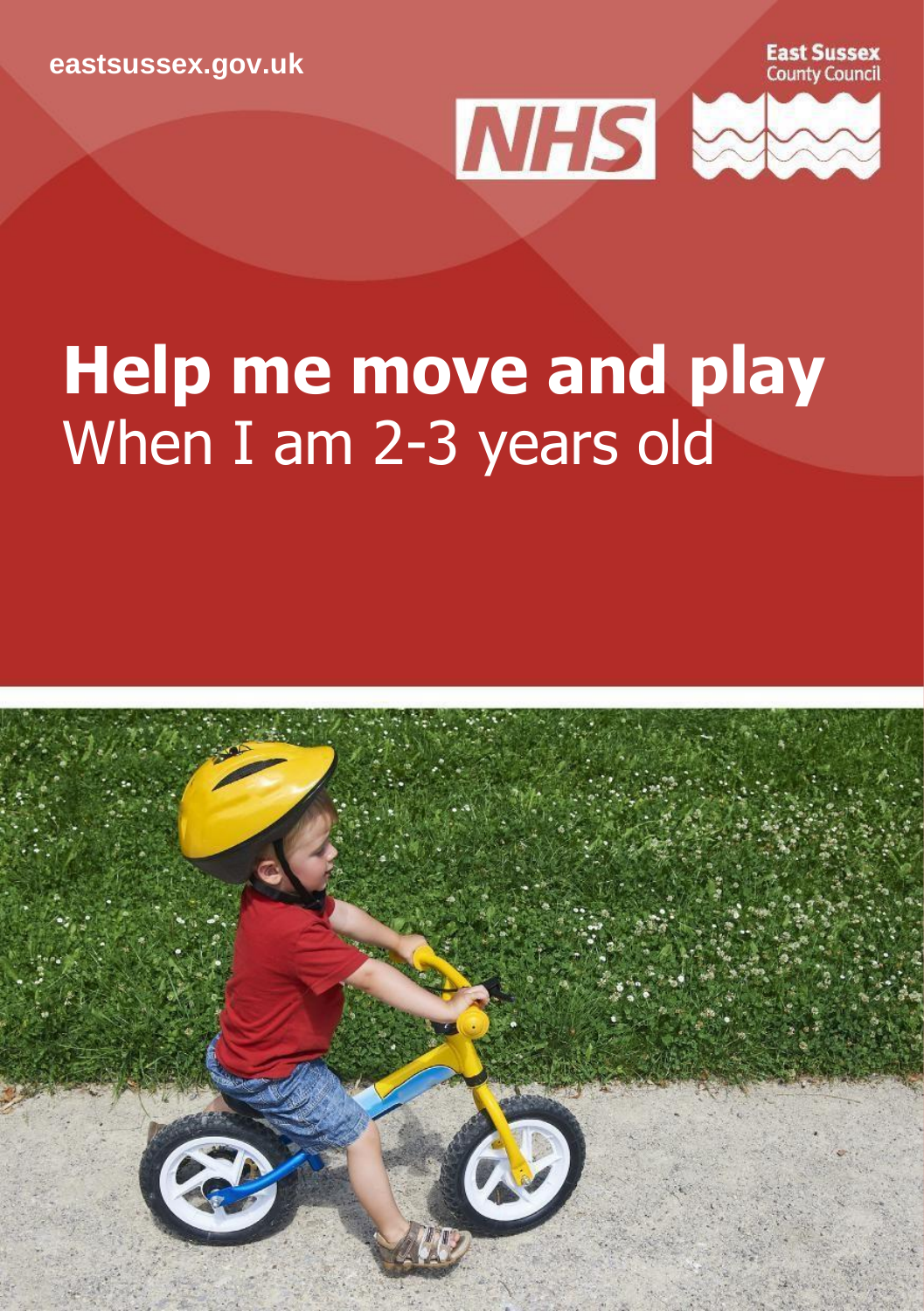## Your child should be:

- able to use both hands in front of them to handle objects
- able to balance when bending down to pick up an object
- able to kick a large ball
- able to turn pages in a book, sometimes several at once
- starting to move in a range of ways including walking, running, jumping, sliding, and climbing using both hands and feet
- starting to have more control when using different tools e.g. pouring from a jug, making marks with a paintbrush
- starting to use three fingers to hold crayons, chunky chalks and paint brushes
- starting to walk up and down stairs more independently
- starting to use one handed tools such as knives, forks, scissors and hammers

### **Physical activity guidelines**

Your child should be active from morning to night-time. Children who can walk unsupported should be active for at least 180 minutes (3 hours) every day. More is better.

You can help your child to stay active by limiting the time they spend sitting down or not moving e.g. in a car seat or buggy. It is also beneficial to switch your TV off when playing and eating together and to consider how often you watch TV or use your mobile, as your child learns from and likes to copy what you do.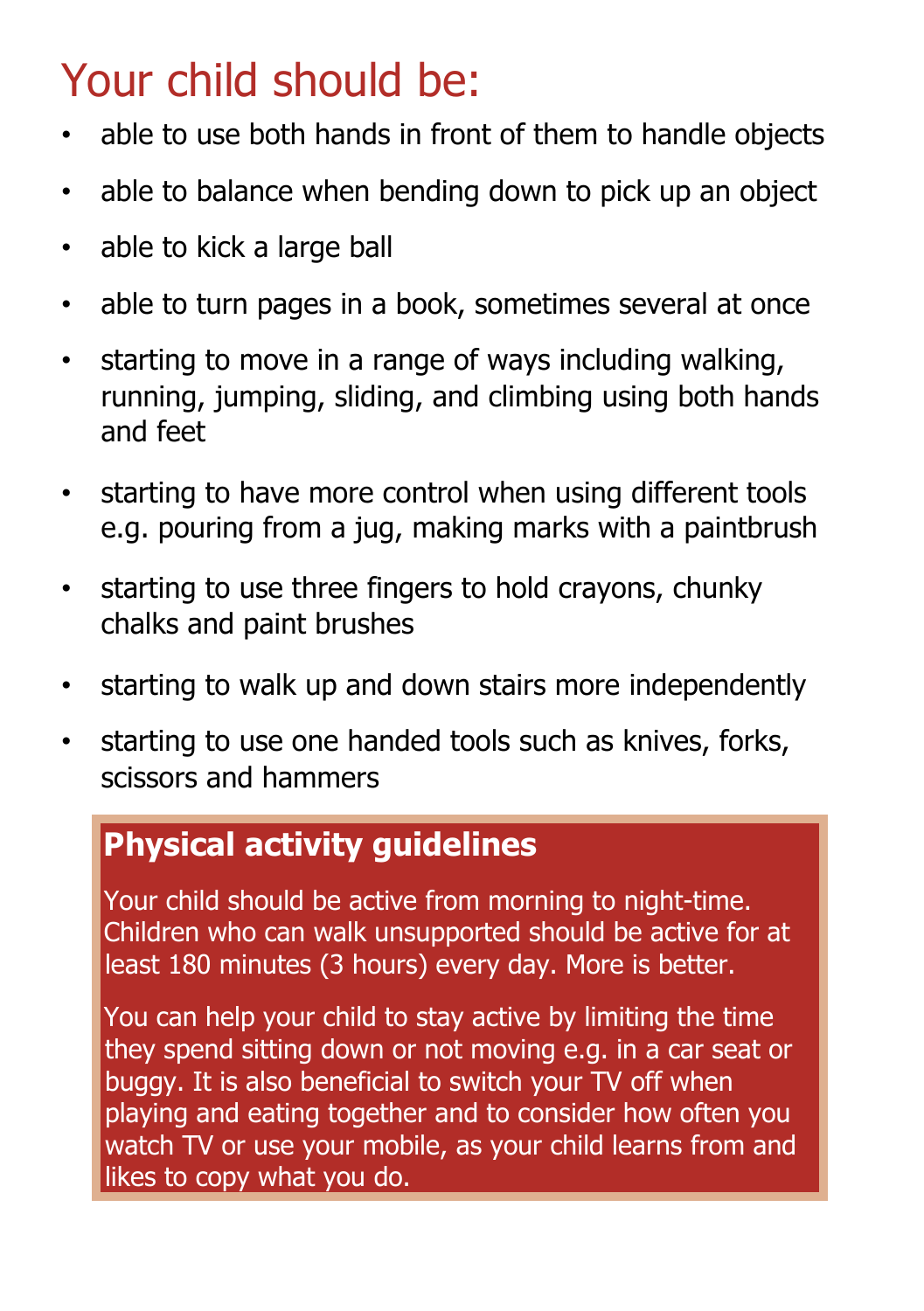

These ideas will help you and your child to enjoy play together; supporting their communication and social skills. They will help your child to strengthen their muscles, develop balance and coordination, and learn to move on their own. Being active is vital for your child's healthy brain development and will also help your child to stay at a healthy weight. Being active with your child helps to set up good habits to support you both in developing a healthy lifestyle.